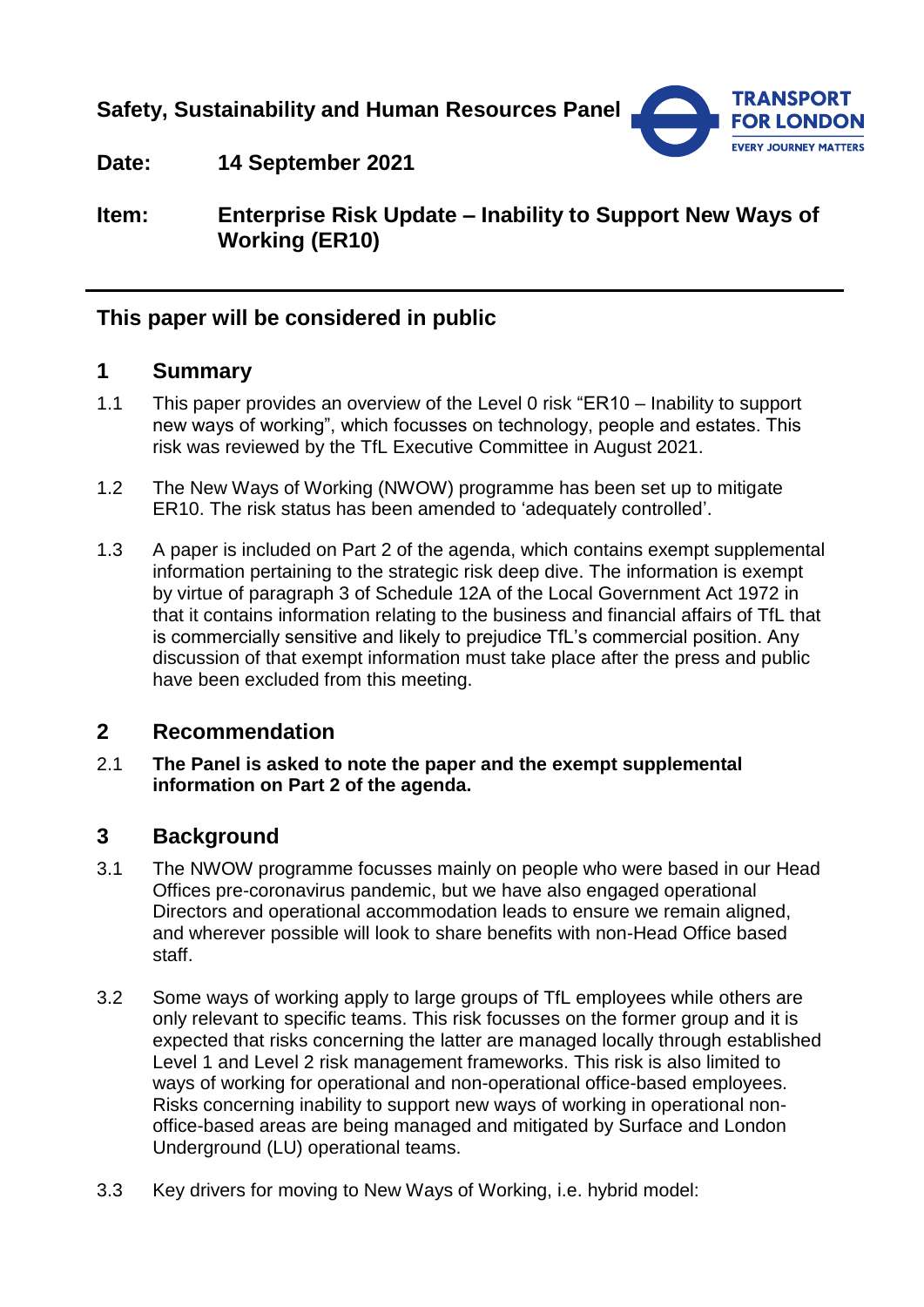- (a) Financial imperative of achieving the estates savings in the Business Plan from rationalising the head office estate;
- (b) Evidence from our findings (including survey, focus groups, directors' interviews) suggest there's a strong appetite to retain high levels of remote working; and
- (c) Many organisations have started working towards a hybrid model, and we might become a less attractive employer if we didn't adopt new ways of working.
- 3.4 This programme is a good example of the kind of cross-cutting change that is becoming more common in our change Portfolio. The programme is taking input and coordination from across TfL to develop and deliver enablers for hybrid working, including; Estates; Human Resources (HR); Diversity and Inclusion (D&I); Safety, Health and Environment (SHE); Legal; and Data and Technology (D&T).
- 3.5 NWOW programme will also help mitigate "ER02 Protecting the Wellbeing of our People". Ensuring our people have confidence returning to an office environment and working within the hybrid model will be an important driver of employee engagement and wellbeing at work.

## **4 Causes of the Risk**

- 4.1 The causes of this risk are grouped into rapidly changing external environment, technology, people and estates.
	- (a) **Rapidly changing external environment**: Our plans for transitioning the organisation towards hybrid working are significantly impacted by our need to be responsive to government guidance in relation to returning to offices, and the rate of Covid-19 infections impacting our operational resilience.
	- (b) **Technology**: Because of repeated cost saving exercises, we have been using certain technology assets past their scheduled end of life, which could impact application performance and availability. We have prioritised the refresh of these assets over the delivery of all-new capabilities. There are also international technology supply chain shortages which are an ongoing threat to our ability to quickly procure assets.
	- (c) **Managers' confidence:** Line managers not feeling supported, upskilled or equipped to effectively manage widely dispersed teams under hybrid working model, whilst ensuring team performance and wellbeing of our people
	- (d) **People resist hybrid working:** TfL has been able to successfully maintain productivity of home working staff throughout the pandemic. Transitioning back to working in the office may be more challenging for our people than they might expect, having been away for a significant period. People may resist adoption of hybrid working or may not engage with the new purpose of the office. Also, our people will want to see that senior management are role modelling the new ways of working.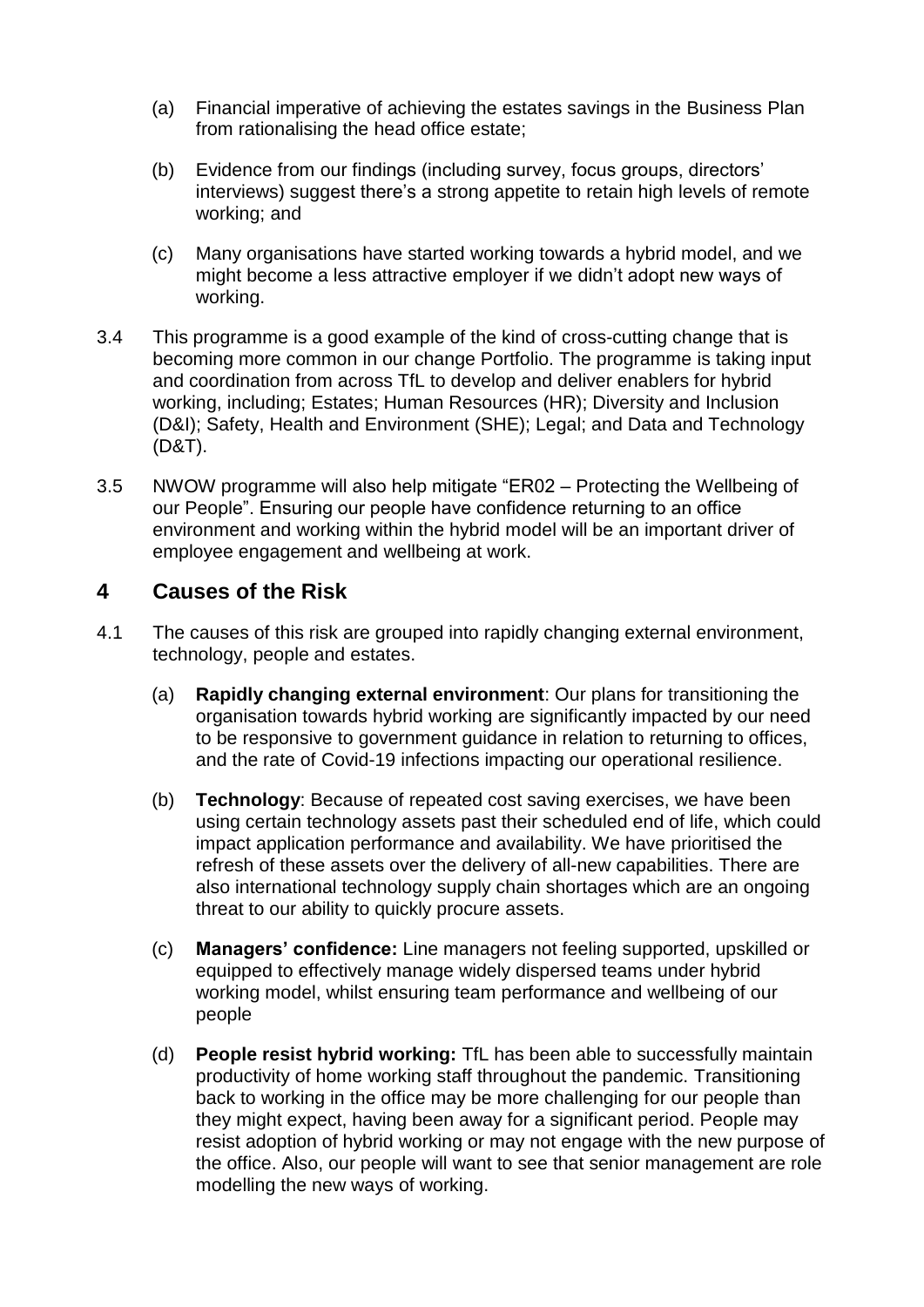(e) **Dependency on Office Estates programme:** Our buildings and workplaces need to be equipped to enable the new purpose of the office under hybrid working. NWOW programme has clear dependencies with the Office Estates programme that need to be carefully managed to ensure successful delivery of NWOW outcomes and benefits.

## **5 Consequences of the Risk materialising**

- 5.1 We will be unable to make the estates savings in the Business Plan.
- 5.2 We could still build on the smart working practices that were in place before the coronavirus pandemic to realise some estates savings and allow people greater flexibility; however, people may question why we are returning to a version of the 'old model' when working remotely has been so successful.
- 5.3 We may face a high level of people disengagement and retention issues if we are unable to keep pace with the industry trend of moving to new ways of working.
- 5.4 It may cause credibility issues internally with our people and reputational damage externally for TfL and may further have an impact on delivering GLA Collaboration outcomes.

# **6 Mitigation Plan**

- 6.1 We now have the programme with a clear vision and roadmap which is a significant development from the last time this risk was reported on. Our agile approach to programme management, planning and governance is our mitigation to ER 10. This is a key factor in the reassessment of the risk status being updated.
- 6.2 The programme is coordinating the delivery of clearly identified enablers towards hybrid working under each of these workstream, led by subject matter experts (SMEs): D&T, Estates, HR, D&I, SHE, Culture and Ways of Working, Legal, Communications. The workstream delivery plans also incorporate mitigations for the risks mentioned under section 3 in this paper.
- 6.3 We began a gradual transition to hybrid working from 17 August 2021, in line with the government guidance. In the first three months, a partial return to the office will be optional. We intend that from mid-November all employees will be required to return to the office for at least 20 per cent some of their working time.
- 6.4 The transition phase will run to March 2022, and ahead of this date we will be looking to submit a detailed business case proposal for the future hybrid working for TfL, for implementation approximately April 2022 onwards. A longer duration of the transition phase will allow the programme to continue to implement enablers as well as test, trial, adapt and evolve our approach driven by evidence and insights.
- 6.5 Our SMEs and business reps from Professional Services, LU and Surface are supporting and ensuring alignment with relevant programmes of work which read across to operational areas.